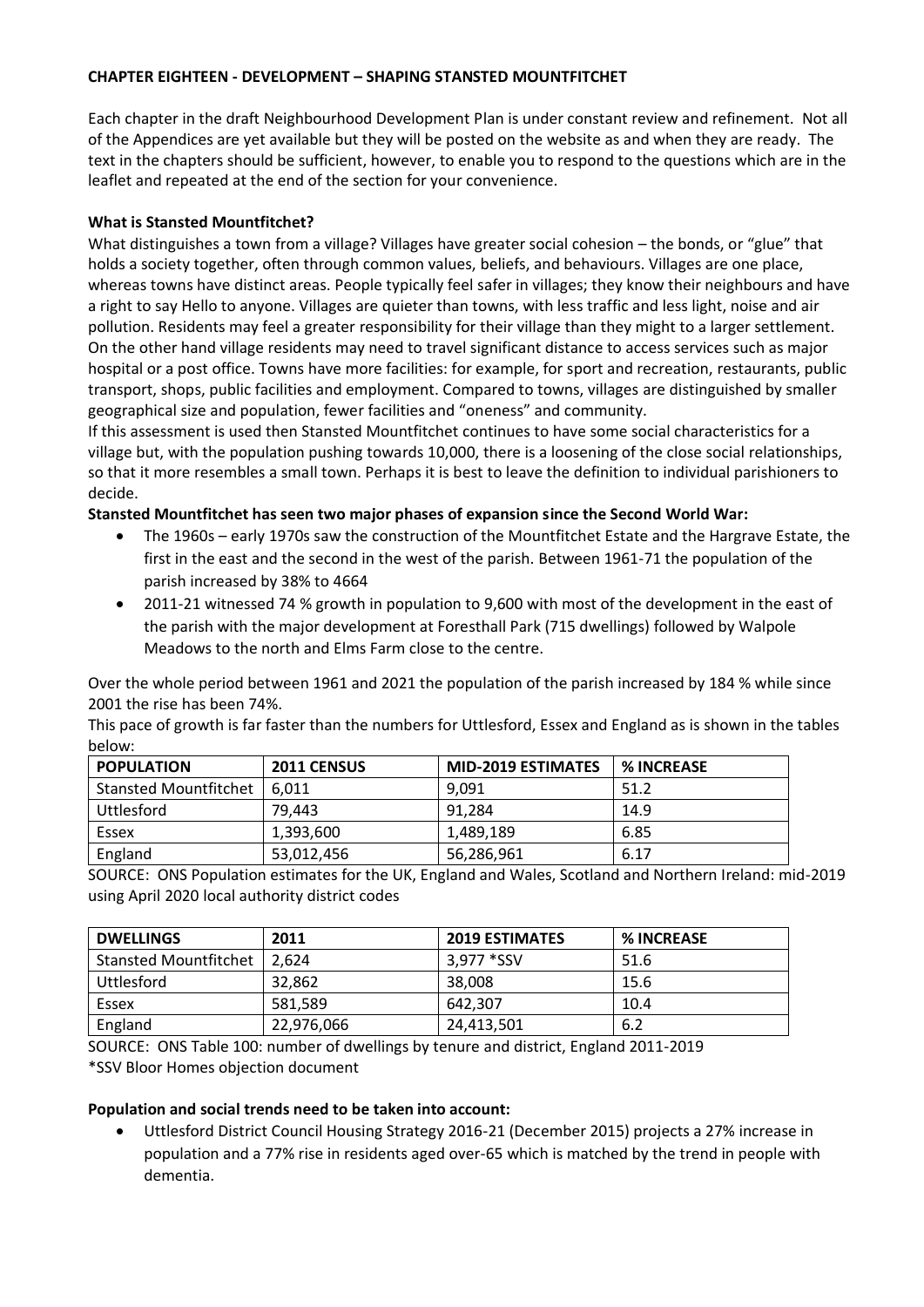- High housing prices are demonstrated in the same document with prices substantially above the regional average. The average house price is eighteen times average income which, at that date, was £24,575pa.
- The 2011 Census shows the average number of vehicles per household at 1.7 in Uttlesford which compared to 1.4 in Essex and 1.2 in England. Not surprisingly, this leads to traffic issues in small towns and reflects the rural nature of the District with limited public transport.

# **The factors shaping the parish now and looking forward:**

- *A small town with village characteristics* with the latter being much valued by many residents. There is still a friendliness and a recognition which is sustained despite the population now approaching 10,000.
- *There is a widespread support for maintaining Stansted Mountfitchet as a separate community* with strong opposition to any threat of coalescence with surrounding communities, namely Bishop's Stortford (2 miles) to the south, Manuden (1.75 miles) to the west, Ugley Green (2.2 miles to the north, Elsenham (1.9 miles) to the north-east and Birchanger (1.8 miles) to the south. Meeting this wish imposes constraint on the location of further development.
- *The proximity of Bishop's Stortford is relevant* to Stansted Mountfitchet both in terms of its history and its future shape. Although the parish is well served in terms of daily shops the number of non-food shops has declined virtually to nothing in response to the offer available in Bishop's Stortford and more recently online purchases. There is a logic in suggesting that the two communities should work together in the development and use of facilities.
- *The proximity to Stansted Airport is relevant* albeit the impacts are not all favourable. Whilst the airport and associated companies are a major employer, the downsides include noise, worsening air quality and increased traffic volumes on inadequate local roads.
- *Good communications* often trigger population growth and development pressure. Apart from the rail connection between London, Stansted Airport and Cambridge, the parish is situated within three miles of the M11 & A120 and close to Stansted Airport.
- *Stansted Mountfitchet is surrounded by attractive countryside* with much of it being fertile agricultural land (mostly Grade 3 but with some Grade 2) and greenbelt. It is easy to access the countryside from any part of the village with a comprehensive network of footpaths/bridleways albeit some are in need of maintenance.
- *The physical structure of the village adds a complication* with Chapel Hill, which is steep, acting as a divide between the two commercial centres, one in Lower Street and the other on Cambridge Road.
- *Education and Health facilities are modern*. There are three primary schools, two of which have been built in the last five years, and a secondary school with the possibility of expansion. The Health Centre was opened in 2014 but, for most other services, visits have to be made to Princess Alexandra Hospital in Harlow (12 miles away) or Addenbrookes in Cambridge (approximately 23 miles away).
- *Facilities for cultural and sporting activities are limited* although some of the gaps are met in Bishop's Stortford.
- *A major problem is the local road infrastructure*. None of the key roads in the centre of the village is capable currently of absorbing more traffic generated by new housing development either within the parish or in the surrounding area.

With these in mind the debate over further housing development can be pursued. In reaching a decision on further expansion there are arguments which point in different directions.

# **Uttlesford District Council is responsible for delivering Government housing targets.**

*The process should operate as follows:*

- District Councils (or any other planning authority) are required to produce local plans which comply with housing targets laid down by the Government. The supply shortfall in housing has led the Government to increase substantially allocated targets.
- Each planning authority is required to have a five-year land supply of approved sites for housing. If the Local Authority lacks such a supply then development applications outside of the Plan, if considered "sustainable", will be given more favourable consideration in the planning process. The five-year land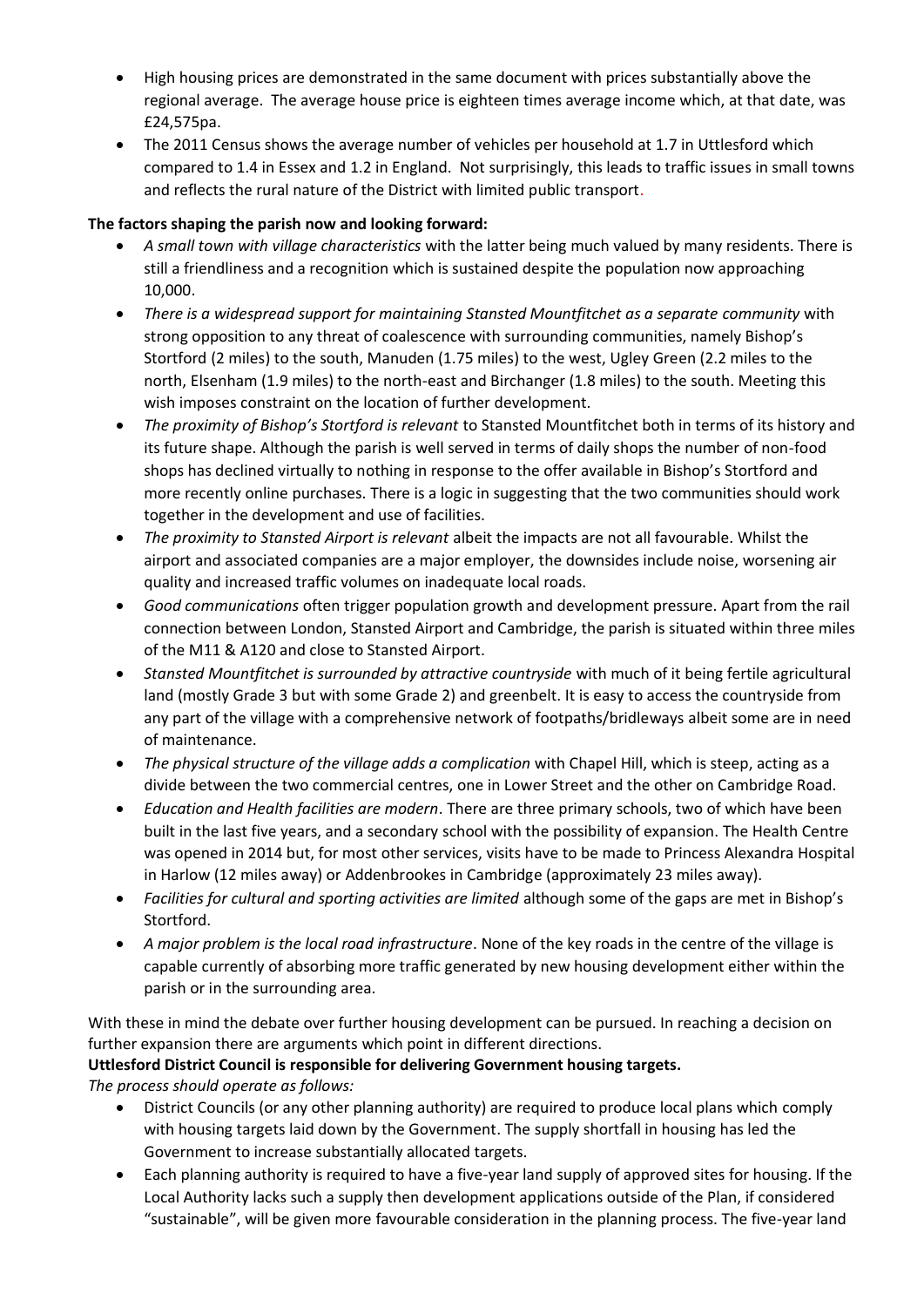supply is arrived at once the government calculated housing figure is known by dividing the total for the relevant years left on the plan, subtracting what is already built, and dividing the remainder by the number of years left in the Plan to provide the number

- Uttlesford District Council has no in date Local Plan. The Government allocated housing allocation for Uttlesford currently stands at 11,600 for the period to 2040. The District Council has presented a new Local Plan for examination on two occasions and each Plan has been rejected by the Planning Inspectorate. A new version of the Plan is in preparation but, even if all goes well, it is unlikely to be adopted before 2025.
- The five-year land supply is recalculated annually and as at January 2021 was 3.1 years. At this level there is a presumption in favour of sustainable development. However, at over three years the policies in the Neighbourhood Plan would carry weight.

What number of new dwellings, if any, will be allocated to Stansted Mountfitchet is unknown. The next sections will, therefore, concentrate on meeting perceived local need.

### **Assessing housing need in the parish**

The Current Stock of Homes in Stansted Mountfitchet

The development programme over the recent decade by size of dwelling is tabulated below (data provided by UDC for 2015-20):

Open Market Housing

| Size of property | Open Market | Affordable (rent and<br>shared ownership) |
|------------------|-------------|-------------------------------------------|
| 1-bed            | 11          | 32                                        |
| 2-bed            | 34          | 52                                        |
| 3-bed            | 40          | 23                                        |
| $4 + bed$        | 97          |                                           |
| 5-bed            |             | n/                                        |

The 2011 Census showed the 2,624 dwellings split as follows:

|                         | No   | % of total |
|-------------------------|------|------------|
| Detached                | 745  | 28.4       |
| Semi-detached           | 851  | 32.4       |
| Terraced                | 603  | 23.0       |
| <b>Flats</b>            | 398  | 15.1       |
| Caravans/trailers/other | 27   | 0.1        |
|                         | 2624 |            |

As in many communities a substantial number of properties have been extended and this continuing trend reduces the stock of smaller dwellings. Over the past six years 217 houses have been extended. (Source: UDC Planning Dept March 2021)

\_\_\_\_\_ \_\_\_\_\_\_

#### **What Amount of Housing, and of what type, is needed?**

The results of the Housing Needs Survey (see Appendix \*\*).

This survey, carried out by RCCE on behalf of the Neighbourhood Plan Group in 2017, established an affordable housing need for predominantly smaller 1-bedroom and 2-bedroom properties (85%). There is also a need for shared ownership properties, including family housing, alongside housing for social or affordable rent. This recognises the aspiration of local people and to increase home ownership options within the Parish. The table below summarises the limited number of responses.

|                         | 1-bed      | 2-bed      | 3-bed      | Total     |
|-------------------------|------------|------------|------------|-----------|
| <b>Shared Ownership</b> | 4No. (14%) | 5No. (19%) | 4No. (14%) | 13No. 48% |
| Affordable Rent         | 9No. (33%) | 5No. (19%) | 0.No       | 14No. 52% |
|                         | 48%        | 37%        | 15%        | 27No      |
| Market (SHMA)           |            |            |            |           |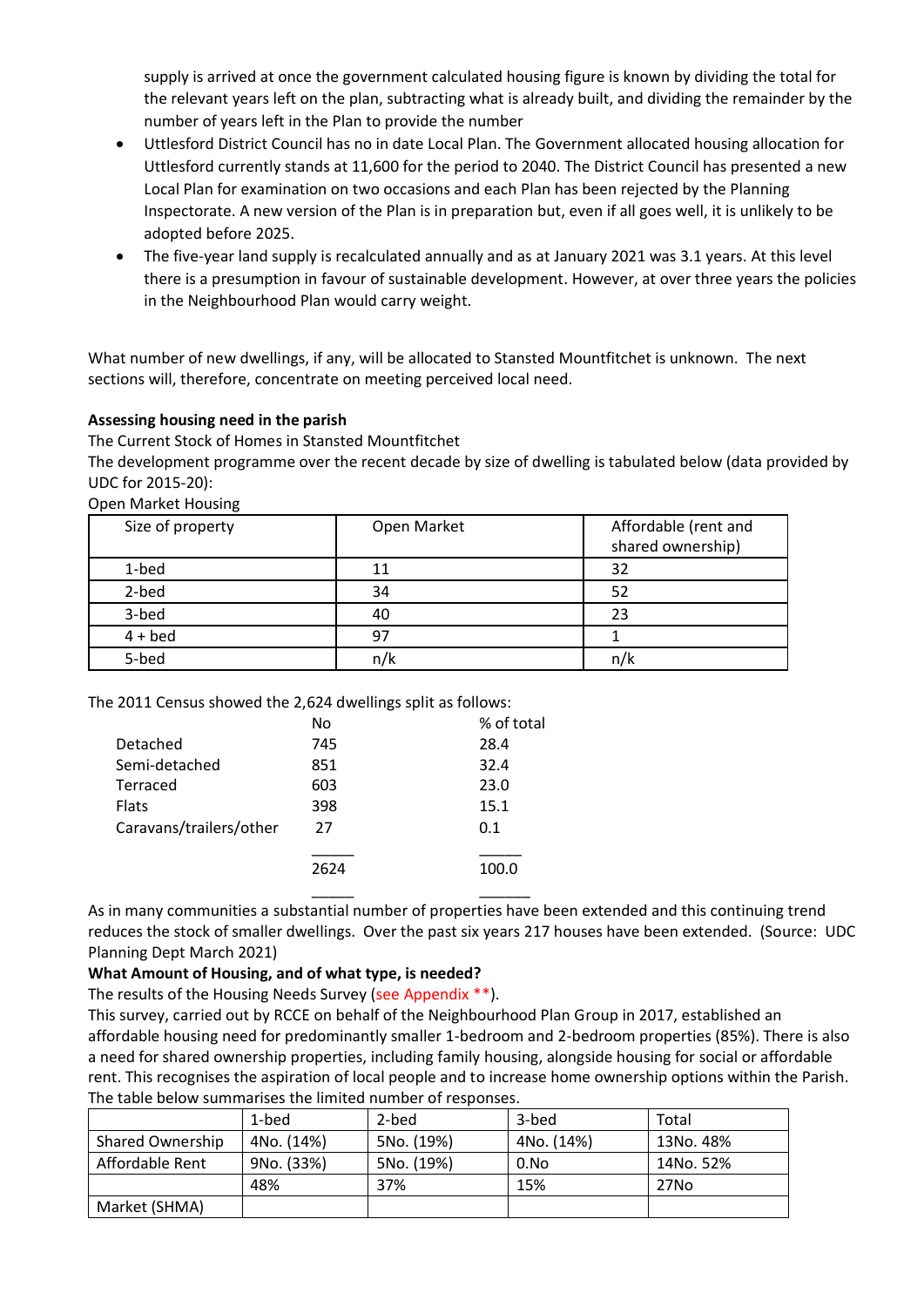### **Five points need to be considered when assessing local need:**

• *Over many decades there has been a trend*, which is continuing, to see families moving from east London and the suburbs into East Herts and Uttlesford. The purchasing power of these incomers is usually significantly higher than that of local residents and this has been a contributory factor leading to high house prices relative to local incomes. This is confirmed by the official Strategic Housing Market Assessments commissioned by UDC. The demand particularly for family homes, has influenced developers' preference in terms of larger house sizes.

| Size of property | Number of applicants | %   |
|------------------|----------------------|-----|
| 1 bed            | 46                   | 47% |
| 2 bed            | 32                   | 32% |
| 3 bed            | 18                   | 18% |
| 4 bed            | 3                    | 3%  |
| <b>Total</b>     | 99                   |     |

• *The greater need for smaller houses* is confirmed by UDC's housing waiting list:

UDC operate a choice-based lettings (CBL) system which allows applicants on the housing register to express an interest in a property throughout the Uttlesford district and so although there are 99 applicants registered at an address in Stansted they may or may not just be seeking housing in Stansted.

SOURCE: Uttlesford District Council Housing Department March 2021

• *The point is emphasised by the needs of people on Local Housing Allowance* (LHA). The table below shows the housing need by people in Uttlesford on LHA

| Employment | 1-bed | 2-bed | 3-bed | 4-bed | 5-bed | Total |
|------------|-------|-------|-------|-------|-------|-------|
| Status     |       |       |       |       |       |       |
| Employed   |       |       |       |       |       |       |
| Unemployed | 11    |       |       |       |       | ∸     |

• *Care needs to be taken in considering affordable housing* whether for purchase or rent.

Affordable housing, ie market value less 20%, is not affordable to a large number of people seeking homes. Therefore, more investment is needed in social housing particularly in smaller properties.

However, the Plan supports the requirement for affordable/social housing in all developments over XX dwellings with an appropriate mix and tenure. Only in exceptional circumstances should financial contributions be taken for off-site affordable housing.

• The needs of older residents

The preference for future development to be targeted towards smaller properties is strengthened by the indication that there is a proportion of older residents who would like to remain in Stansted Mountfitchet but need to downsize. The development proposals in the Plan should take account of this need.

In summary, two trends are evident but are pulling in different directions. Newcomers migrating into the area tend to seek larger houses and have greater purchasing power which developers naturally endeavour to satisfy whereas local demand is tending to require smaller properties and cheaper prices/rents. Current trends – an ageing population and a reducing occupancy per household – are likely to continue thus reinforcing the need for smaller properties.

There are a number of arguments which are put forward in support of further development in or around Stansted Mountfitchet and which have superficial attraction.

**Development – assessment of opportunities**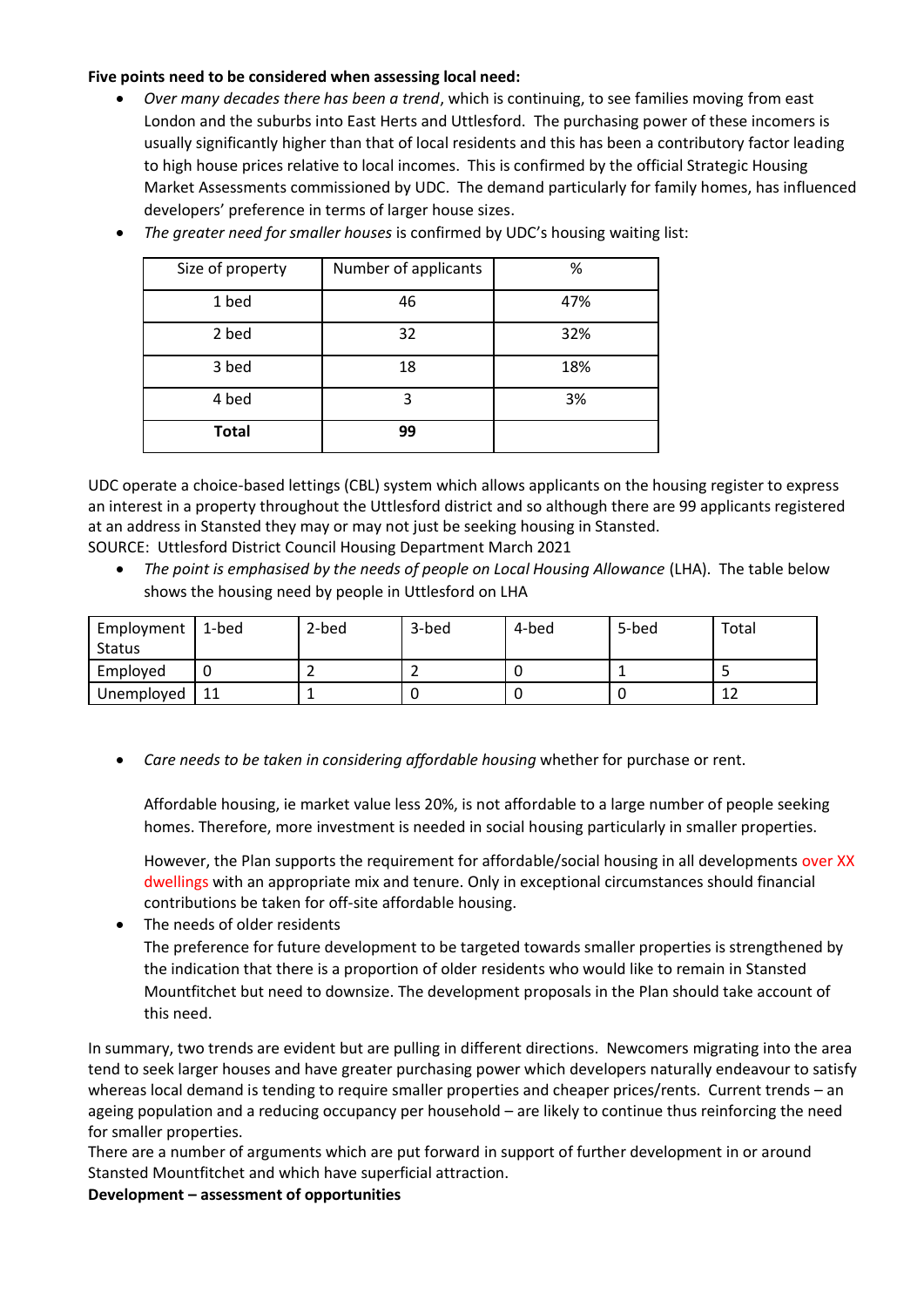- The village, in terms of population, has increased by a substantial 74% since 2001 (see Appendix xx) without investment in infrastructure keeping pace. There is, therefore, a reluctance to accept further development of scale given the issues already posed to social cohesion and the physical difficulty of finding sites which are sustainable and not destructive to the environment around this and other nearby communities.
- Proximity to the M11 and A120 is offset by the already overused local road network (see Chapter XX). Without investment in highway infrastructure further development can only worsen the quality of life for existing residents.
- Three primary schools and a secondary school may seem inviting but available capacity is limited. There are waiting lists for nursery and pre-schools, spaces in one primary school, some availability as the secondary school is expanded being offset by the likelihood of reduced spaces in Bishop's Stortford schools and the absence of a sixth form which reduces the attraction of Forest Hall School. Overall, local educational provision is inadequate to meet the needs of additional residents without investment.
- Walking, cycling and public transport are put forward as arguments in favour of sustainability. In practice, footpaths and roads do not encourage walking and cycling while bus services lack frequency or proximity to persuade car users to switch.

Three other factors are critical:

- Coalescence with any other community is unacceptable. If this position is supported then this imposes severe constraints on the options for any development of scale given that Stansted Mountfitchet is surrounded by a number of communities all within two miles.
- Supporting retention of the Metropolitan Green Belt and the Countryside Protection Zone removes the option of development in much of the east, south-east, the south and the southwest.
- The landscape looking across the Stort Valley is much valued by a high proportion of local residents

As a general policy, the Neighbourhood Development Plan seeks to protect the natural environment from the impact of human activity, particularly related to new development in the countryside. Where development impacts this will only be accepted if there is a like-for-like replacement/relocation/compensation which will result in net biodiversity gain for the area in relation to quantity, quality and connectivity.

With this overview in place it is now appropriate to assess the results of the Call for Sites recently undertaken by Uttlesford District Council as part of their emerging Local Plan. The map below shows the sites which are relevant to Stansted Mountfitchet both within the parish boundary and those in contiguous parishes which would have serious implications for us if developed.

# INSERT MAP OF SITES

Views on all of the sites situated within the parish boundary are summarised in Appendix XX. Within this chapter the concentration will be on the substantial developments even if situated outside the parish or on some smaller sites which, if developed, would have a material adverse impact. After discussing the sites rejected (by the Parish Council?) there are a small number of sites which, subject to securing community benefits and meeting the identified housing needs of the village, could be supported. **Sites considered unsuitable for development**

Most of these sites are taken from the document issued by the Local Plan Leadership Group on Uttlesford District Council to identify larger scale housing and housing-led developments. Before reviewing the key sites two points should be borne in mind:

First, the population of Stansted Mountfitchet is estimated at XXXX with the number of dwellings being XXXX. Second, apart from an outline of the site and an indicative number of dwellings and hectares, nothing else is known. What about changes to the road network, schools, health centres, sports and community facilities, open space and contribution to creating sustainable villages/towns whilst supporting biodiversity and environmental priorities.

#### **Key sites considered but rejected**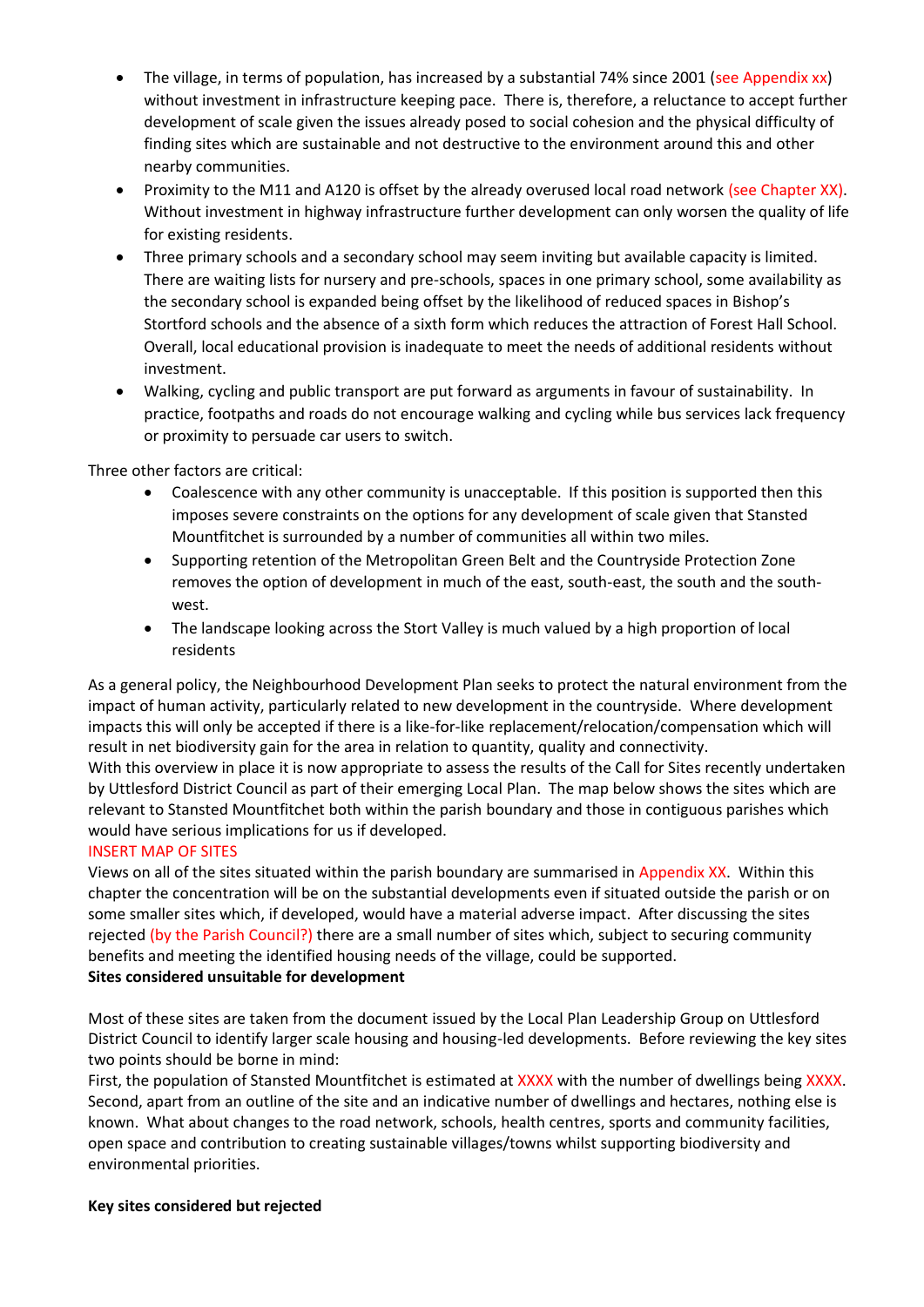- Bollington Hall Farm located west of Ugley and north of Stansted Mountfitchet and situated in Ugley Parish has a gross area of 323 hectares accommodating 5812 dwellings. Effectively, this is a town larger than Stansted Mountfitchet. Grounds for objection are:
	- Coalescence would take place between Stansted Mountfitchet, Ugley Green, Rickling Green and Quendon.
	- Contrary to Local Plan Policy S1 in that it is outside the development limits of the village.
	- Contrary to Local Plan Policy S7 in that it is within the countryside.
	- Contrary to Local Plan Policy GEN1 in that the highway network is incapable of handling the volume of additional vehicles.
- Birchanger is identified as the centre for a substantial extension to an existing settlement with a gross area of 241 hectares to add 4337 dwellings. For perspective, Birchanger Parish has a population of XXXX with XXXX dwellings. Grounds for objection are:
	- The site is located within the Metropolitan Green Belt
	- Coalescence would take place between Bishop's Stortford, Birchanger and Stansted Mountfitchet.
	- Contrary to Local Plan Policy S1 in that it is outside the development limits of the village.
	- Contrary to Local Plan Policy GEN1 in that the highway network does not have the capacity to handle the volume of additional vehicles.
- Tye Green, Elsenham at Brook Farm is proposed for consideration as a new settlement with a gross area of 181 hectares to add 3263 dwellings. To put this in context Tye Green has a population of XXX, Elsenham a population of XXXX with XXXX dwellings. Grounds for objection are:
	- Coalescence would take place between Elsenham and Stansted Mountfitchet.
	- Contrary to Local Plan Policy S1 in that it is outside the development limits of the village.
	- Contrary to Local Plan Policy S7 in that it is within the countryside.
	- Contrary to Local Plan Policy GEN1 in that the highway network does not have the capacity to handle the volume of additional vehicles.
- Bentfield End in Stansted Mountfitchet includes five separate sites with a gross area of 60 hectares which could provide 1508 dwellings. There are four major sites put forward in this area. Two of the proposals are on sites which have been in whole, or in part, rejected at a number of planning Appeals with the most recent decision being delivered in September 2021. Many of the objections to development on these sites are common to all of the proposals. However, for the sake of clarity the grounds for rejection are shown, despite repetition, for each of the four major sites:

West of Stansted Mountfitchet – there are numerous grounds for objection:

- Contrary to LPP S6 in that it is within the Metropolitan Green Belt.
- Contrary to LPP S1, in that it is outside development limits of the village.
- Contrary to LPP S7, in that it is within the countryside.
- Contrary to LPP Gen1, in that access to the main road access is difficult, i.e. via a nondesignated heritage asset, Limekiln Lane, a 'protected lane', which cannot be widened. Additionally, the existing road network is not capable of safely accommodating the traffic that would be generated.
- Contrary to ENV9, in that it would result in harm to the character of Limekiln Lane, a 'protected lane'.
- Contrary to NPPF, para 105, which relates to sustainable transport, in that the distances are such that people will use their vehicles to access facilities and schools in the absence of genuine transport modes.
- Permanent adverse effects on the character and appearance of the locally valued rural landscape on the edge of the village. Harm to visual amenity.

South of Bentfield End Causeway – there are numerous grounds for objection:

- Contrary to LPP S6 in that it is within the Metropolitan Green Belt.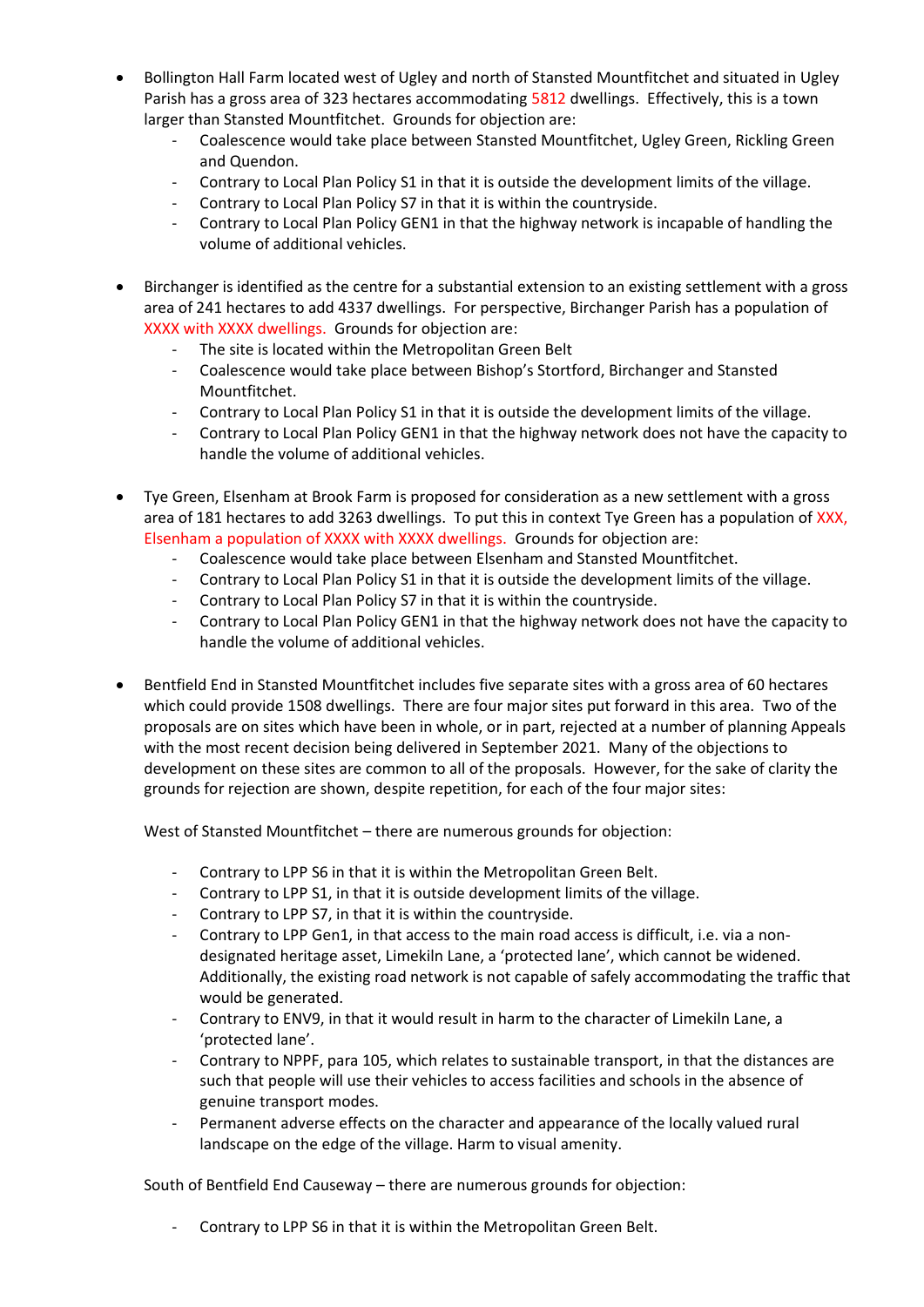- Contrary to Local Plan Policy S1, in that it is outside development limits of the village
- Contrary to LPP S7, in that it is within the countryside
- Contrary to LPP Gen1, in that the existing road network is not capable of safely accommodating the traffic that would be generated. Access would be on the sharp bend on Bentfield Road which is impractical and dangerous. This access is also through the Bentfield Green Conservation Area.
- Contrary to NPPF Chapter 16, which relates to conserving and enhancing the historic environment, in that traffic concerns will lead to harm to designated heritage assets, i.e., the Bentfield Green Conservation Area. Such harm would harm would be 'less than substantial', within the parlance of the NPPF, para 196 applies. However, the harms are notable, and serious.
- Permanent adverse effects on the character and appearance of the locally valued rural landscape on the edge of the village. Harm to visual amenity.

West of Pennington Lane (1) – there are numerous grounds for objection:

- Two previous Planning Refusals for the same location by UDC and subsequent Appeal Dismissals; Taylor Wimpey Jan 2014, Bloor Homes Sept 2021
- Contrary to Local Plan Policy S1, in that it is outside development limits of the village
- Contrary to LPP S7, in that it is within the countryside and would have a substantial adverse landscape and visual impact.
- Contrary to LPP ENV1, ENV2, in that the proposed development would have an unjustifiably adverse effect upon the character of the Bentfield Green Conservation Area and the setting of nearby listed buildings.
- Contrary to LPP GEN1, in that access to the main road would be problematic and further exacerbate an existing highway problem
- Contrary to ENV9, in that it would result in harm to the character of Pennington Lane, a 'protected lane', and the causes of this harm have an excessive adverse impact upon the enjoyment of local amenity.
- Contrary to NPPF, para 105, which relates to sustainable transport, in that the distances are such that people will use their vehicles to access facilities and schools in the absence of genuine transport modes.
- Contrary to NPPF, para 174(b), which requires recognition be paid to the intrinsic character and beauty of the countryside, which is valued, in that it would significantly diminish the sense of place and local distinctiveness of SM in this location.
- Contrary to NPPF Chapter 16, which relates to conserving and enhancing the historic environment, in that traffic concerns will lead to harm to designated heritage assets, i.e., the Bentfield Green Conservation Area. Such harm would harm would be 'less than substantial', within the parlance of the NPPF, para 196 applies. However, the harms are notable, and serious.
- Permanent adverse effects on the character and appearance of the locally valued rural landscape on the edge of the village. Harm to visual amenity.

West of Pennington Lane (2) – there are numerous grounds for objection:

- Adjacent to and overlapping with 2 Previous Planning Refusals for the same location by UDC and subsequent Appeal Dismissals; Taylor Wimpey Jan 2014, Bloor Homes Sept 2021
- Contrary to Local Plan Policy S1, in that it is outside development limits of the village
- Contrary to LPP S7, in that it is within the countryside and would have a substantial adverse landscape and visual impact.
- Contrary to LPP ENV1, ENV2, in that the proposed development would have an unjustifiably adverse effect upon the character of the Bentfield Green Conservation Area and the setting of nearby listed buildings.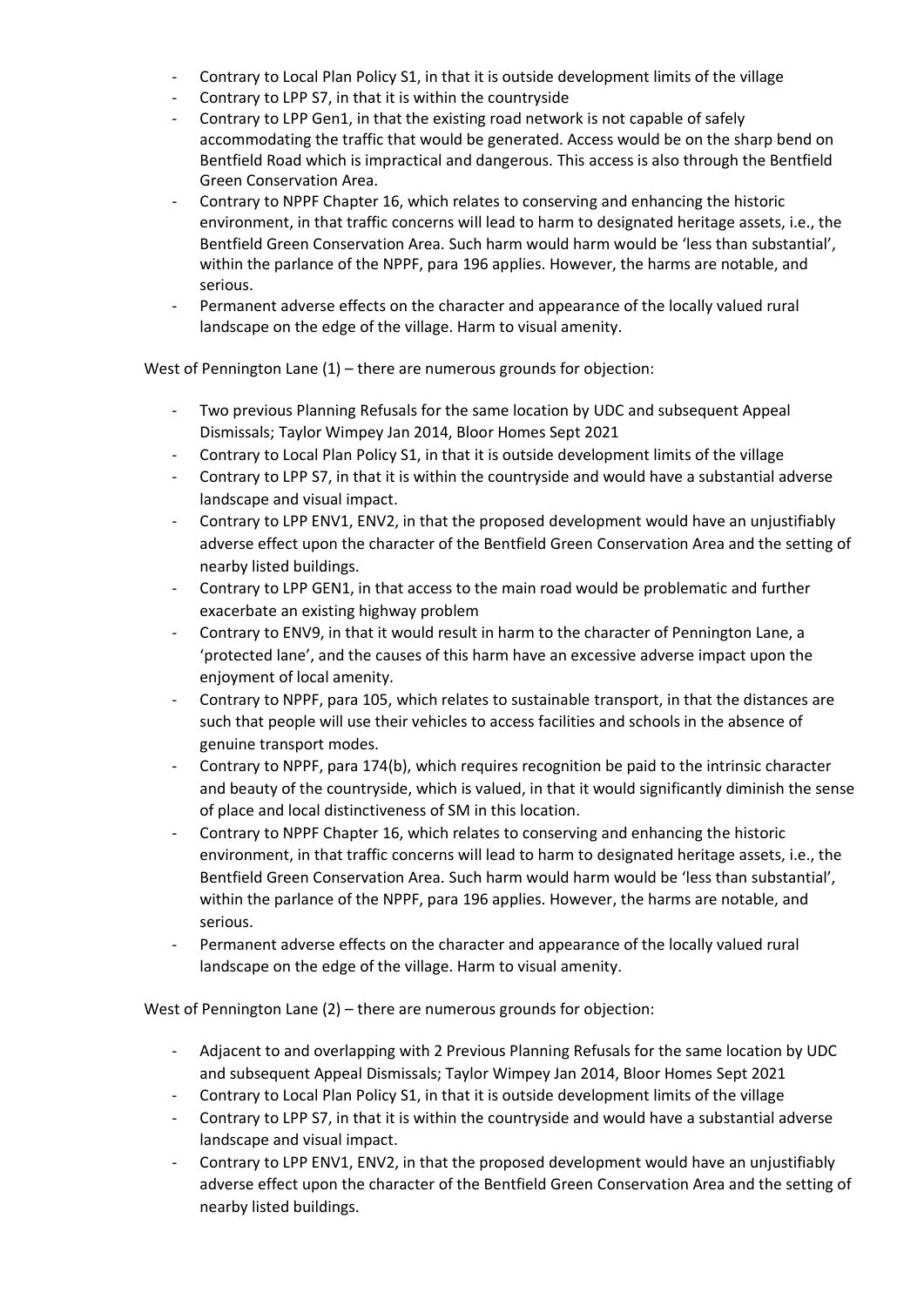- Contrary to LPP GEN1, in that access to the main road would be problematic and further exacerbate an existing highway problem
- Contrary to ENV9, in that it would result in harm to the character of Pennington Lane, a 'protected lane', and the causes of this harm have an excessive adverse impact upon the enjoyment of local amenity.
- Contrary to NPPF, para 105, which relates to sustainable transport, in that the distances are such that people will use their vehicles to access facilities and schools in the absence of genuine transport modes.
- Contrary to NPPF, para 174(b), which requires recognition be paid to the intrinsic character and beauty of the countryside, which is valued, in that it would significantly diminish the sense of place and local distinctiveness of SM in this location.
- Permanent adverse effects on the character and appearance of the locally valued rural landscape on the edge of the village. Harm to visual amenity.

# **Four other sites put forward for development should be rejected**

Three of the sites are located on the B1051 between Stansted Mountfitchet and Elsenham. With the distance between the two communities little more than 1.5m (check that all distances throughout doc are miles or km, not a combination!!!) coalescence is likely if these sites were supported. None of the sites can be considered to be sustainable. Detailed grounds for objection include:

- Contrary to Local Plan Policy S1 in that they are outside the development limits.
- Pedestrian links are poor and there is no street-lighting.
- Contrary to Local Plan Policy GEN1 in that the existing road network is not capable of safely accommodating increased traffic, particularly on the single carriageway Grove Hill with consequent knock-on impact into the commercial area of Lower Street.
- One site is situated within the poor Air Quality Zone of the M11.

The fourth site for 100 houses is situation on Alsa Street, an unclassified road located to the north of the village. Grounds for objection are:

- Risk of coalescence with Ugley.
- Inadequate highway infrastructure.

# **Sites considered suitable for development will need to satisfy the following criteria:**

- Locations must provide easy connection to services and shops and encourage mixed age communities (see Chapter X for further analysis) and social cohesion.
- Housing density must be appropriate to the location in respect of the character and architectural heritage of the area and the quality of life of residents, not least by the provision of adequate usable open space and green corridors.
- Access must not worsen existing pressure points on roads already at, or over, capacity.
- Additional development should be weighted towards small dwellings with a strong bias towards adding to the stock of social housing. Local buyers and tenants should be the priority.
- Any development, but particularly one of size, would need to bring infrastructure and community benefits. Too little attention has been paid to the needs of the residents of new developments and the impact upon the existing community has not been taken into account.

It is recognised that the Plan period is expected to run for at least fifteen years thus ending around 2035-40. Support for limited development takes into account three factors:

- No development for over fifteen years is not a viable option
- There is selective local need for smaller houses and social housing
- The Uttlesford Local Plan will most likely allocate housing to this parish or in close proximity.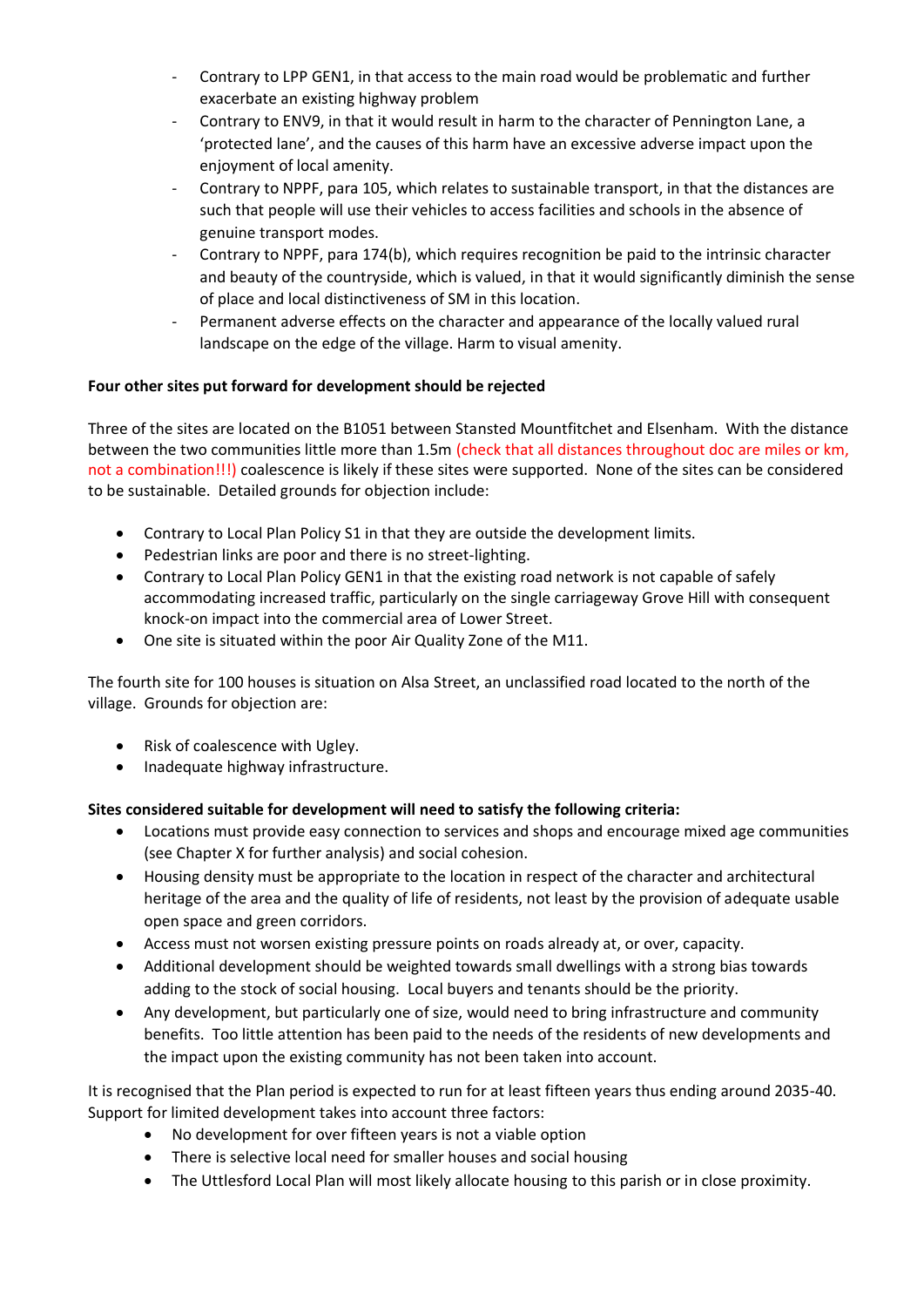The Neighbourhood Development Plan has tried to identify sites which are sustainable, which cause the least damage and which may bring gains for the whole community.

# **Identifying possible sites for development**

Four sites could be considered to meet local needs for housing:

- Walpole Meadows North (site 015 in the Call for Sites)
	- The advantage of this location is direct access onto the B1383 with a roundabout already in place . The downside is the additional pressure on an already heavily trafficked road especially as it is likely that around 80% of the vehicle movements will head south (evidence given at the Bloor Homes Pennington Lane Appeal in 2021).
	- Provided that there is no access onto Pennington Lane and that a substantial green buffer with a minimum 30m width is planted prior to construction this site would be less damaging than any other in the parish.
	- The size of the site is sufficient to provide the housing to meet the projected identified needs whilst also being able to incorporate substantial community and sporting facilities which would be of benefit to all residents.
	- It should be noted that this extension north brings the two parishes of Stansted Mountfitchet and Ugley closer together whilst the distance to facilities including shops, health care and schools does not fall into the category of sustainable development.
- Land to the east of High Lane (site 013 in the Call for Sites)
	- Ideally single-storey development close to roadside.
	- Development would not be supported if high density is proposed.
	- Community benefits required.
	- Sustainable in terms of access to shops and services.
	- A footway/cycle path should link to the Aubrey Buxton Nature Reserve.
	- Create Green Corridor route.
- Land to the east of High Lane (site 023 in the Call for Sites)
	- Ideally five houses developed close to roadside.
	- Sustainable in terms of access to shops and services
- Land at Elms Farm, Church Road (site 018 in the Call for Sites)
	- Consider as an exception to Metropolitan Green Belt Policy as the development delivers significant community benefits including Almshouses, additional allotments and land to extend the parish cemetery.
	- Sustainable in terms of access to shops, services and public transport. Would provide the opportunity to improve pedestrian footpath and add a cycle path.
- Stansted Youth Centre, Lower Street (site 020 in the Call for Sites)
	- Sustainable central location suitable for an assisted housing development.
	- Support is conditional upon Essex County Council re-siting the Youth Centre and Spangles Children's Centre to the Peter Kirk site on St John's Road or another suitable central location.
- Stansted Northside, Stansted Airport (site 025 in the Call for Sites) Approval is subject to two conditions: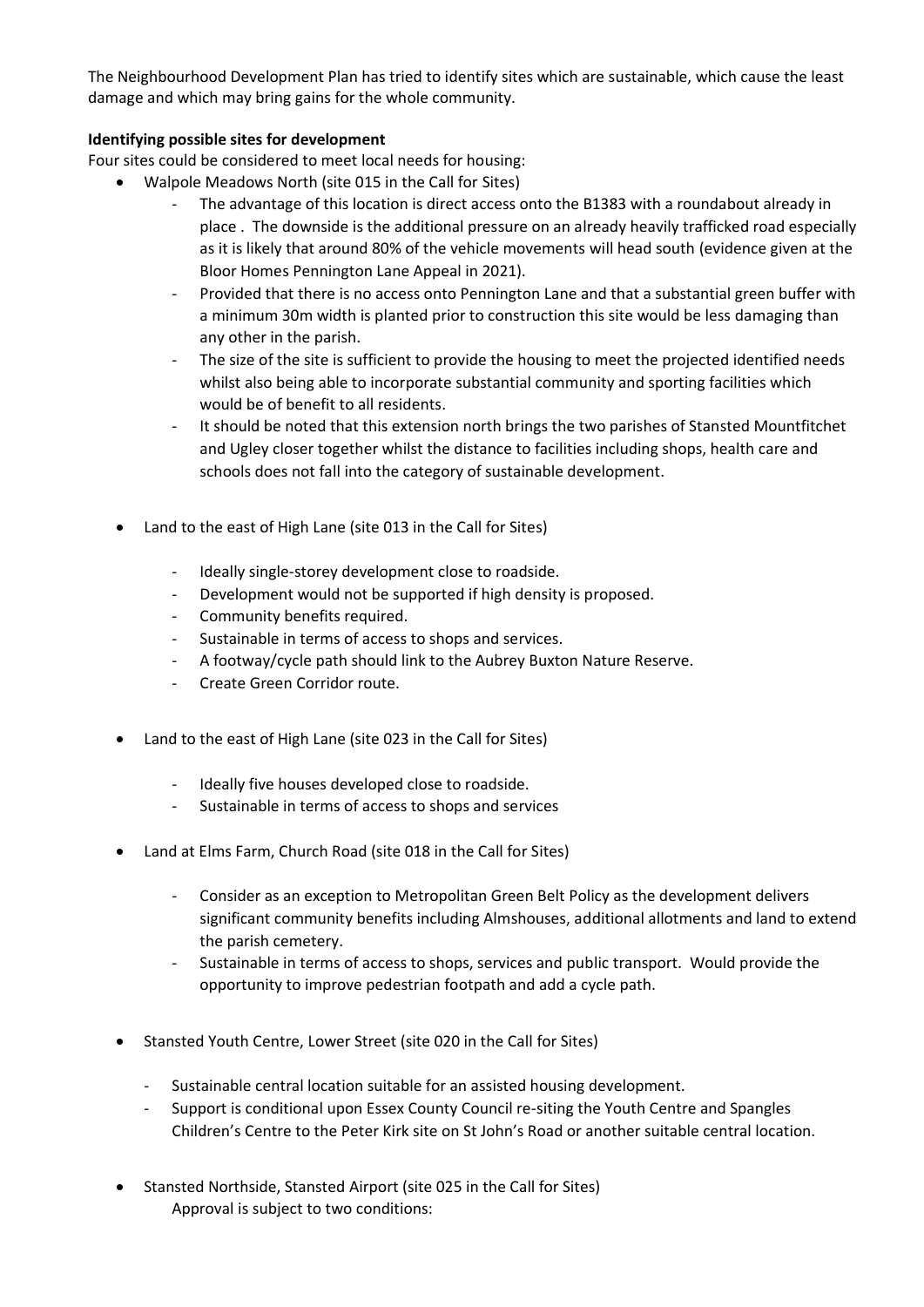- Provision of significant community gains in the way of sports provision with football pitches a priority.
- Improve footway and cycleway links to Stansted Mountfitchet and Bishop's Stortford.
- Land south of Alsa Business Park (site 007 in the Call for Sites)
	- Care would need to be taken in the scale of buildings given that this is a substantial expansion of the existing site.
	- Some harm to landscape and visual amenity points to caution.
- Land adjacent to M11 Business Link, Forest Hall Road (site 006 in the Call for Sites)
	- Support for light industrial use if development is an extension of the existing M11 Business Link.
	- Require the same access onto Forest Hall Road to be used.

### **Responses to the Consultation to be completed – some have already commented as below**

Those residents prepared to consider some development supported the emphasis on smaller properties and considered that the location for any additional building should be to the north of Stansted Mountfitchet with access onto the B1383.

The pressures resulting from the inadequate infrastructure should, in the eyes of most residents (or respondents?????), rule out any substantial development

# **POLICIES**

- SMD1 Housing mix on new developments will only be supported if the mix of sizes meets identified local needs. Any supported development should have a size make-up which includes an above average proportion of smaller one and two bed properties.
- SMD2 Development on sites which provide for 11 dwellings or more, or residential floorspace of more than 1000sqm (combined gross internal area), will be required to offer 40% of the total number of dwellings as affordable dwellings on the application site and as an integral part of the development. Off-site provision will only be permitted in exceptional circumstances and sites may not be artificially sub-divided. A proportion of the affordable housing should be social housing.
- SMD3 Housing densities should be appropriate to site context including location, scale, character and built form in neighbouring areas. As a rule the average net density should be X dwellings per hectare within, or adjacent to, the village. Higher densities will only be acceptable if justified by site context or specific use and has provision for adequate car parking.
- SMD4 It will have to be demonstrated that developments will not have a detrimental impact on the rural setting of the town/village by removing or diminishing valued views from, or towards, the town/village. Applicants will be required to provide visual evidence of the impact of the proposed development while conditions will be included in any permission to require that visual evidence cited in an approval accurately reflects the reality of the built development.
- SMD5 Development will not be supported in the Metropolitan Green Belt or in the Countryside Protection Zone unless exceptional community benefits override the downside of the development in these areas of high protection.

# Relevant policies in the ULP and UDLP

- ULP Policy S1 Development Limits for the Main Urban Areas
- ULP Policy H1 Housing Development
- ULP Policy H9 Affordable Housing
- ULP Policy SM2 Residential Development within Stansted Mountiftichet's Built Up Area
- ULP Policy SM3 Site on corner of Lower Street and Church Road
- ULP Policy SM4/BIR1 Rochford Nurseries